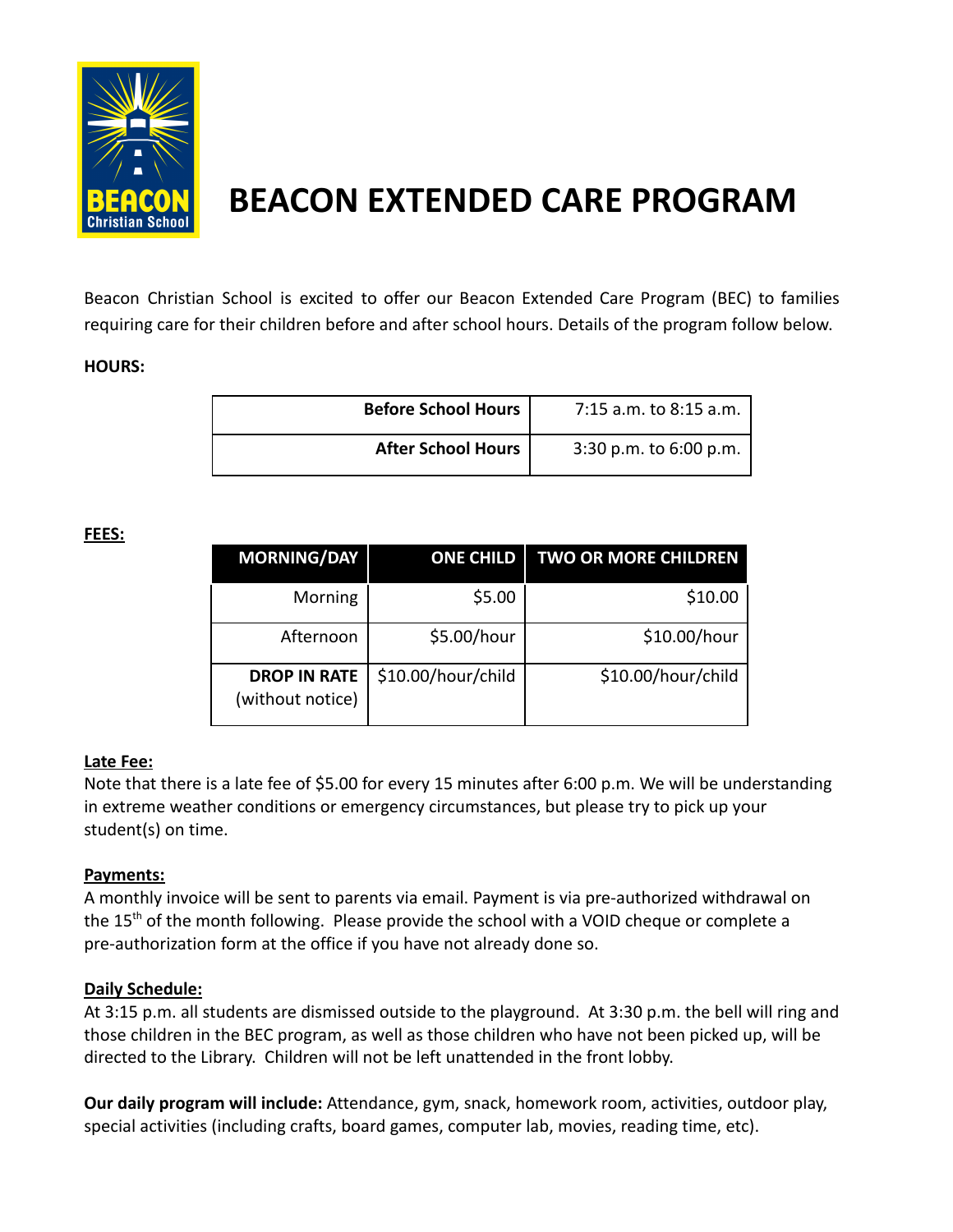We will **meet in the Library** where attendance will be taken. There will also be a sign out sheet for parents/guardians to complete when you pick up your children. The front door is locked at 4:00 p.m. Please ring the doorbell to be let in. It may take a few minutes for us to open the door as we may not be in the library.

#### **Snack and Outdoor Play:**

Each day after school, we will have attendance followed by time in the gym or outdoor play. Please ensure that your student has the appropriate clothing for outdoor weather.

#### **Homework Room/Time:**

Each day, we will offer a quiet time for students to work on homework for those who choose to participate. Most of the older students will know they need to make use of this time. If you have a younger student that you would like to make use of this opportunity, please let us know. This would also be a time your student can make use of technological devices if they choose.

#### **Gym Activities:**

There will be time throughout the week where we may also use the gym. We will have a variety of cooperative games and free time for a variety of sports.

#### **Movies:**

Approximately once a week, we will be showing a movie. We have a small collection of movies at the school, but if you own a movie you feel the students would enjoy and would be willing to loan us, please let us know.

**Conditions of Use:** *The service is a pay by the month service. Attendance will be taken by the Director. It is mandatory for guardians to sign out students of this program. Guardians may use the service on an occasional basis so long as there is room. Payment is due upon receipt of an invoice and parents who do not keep their account current may be denied service.*

**PLEASE NOTE:** For students whose siblings attend Smithville Christian High and take that bus, the BEC program is available at no charge both before and after school. A completed registration form is necessary before enrolment into the program.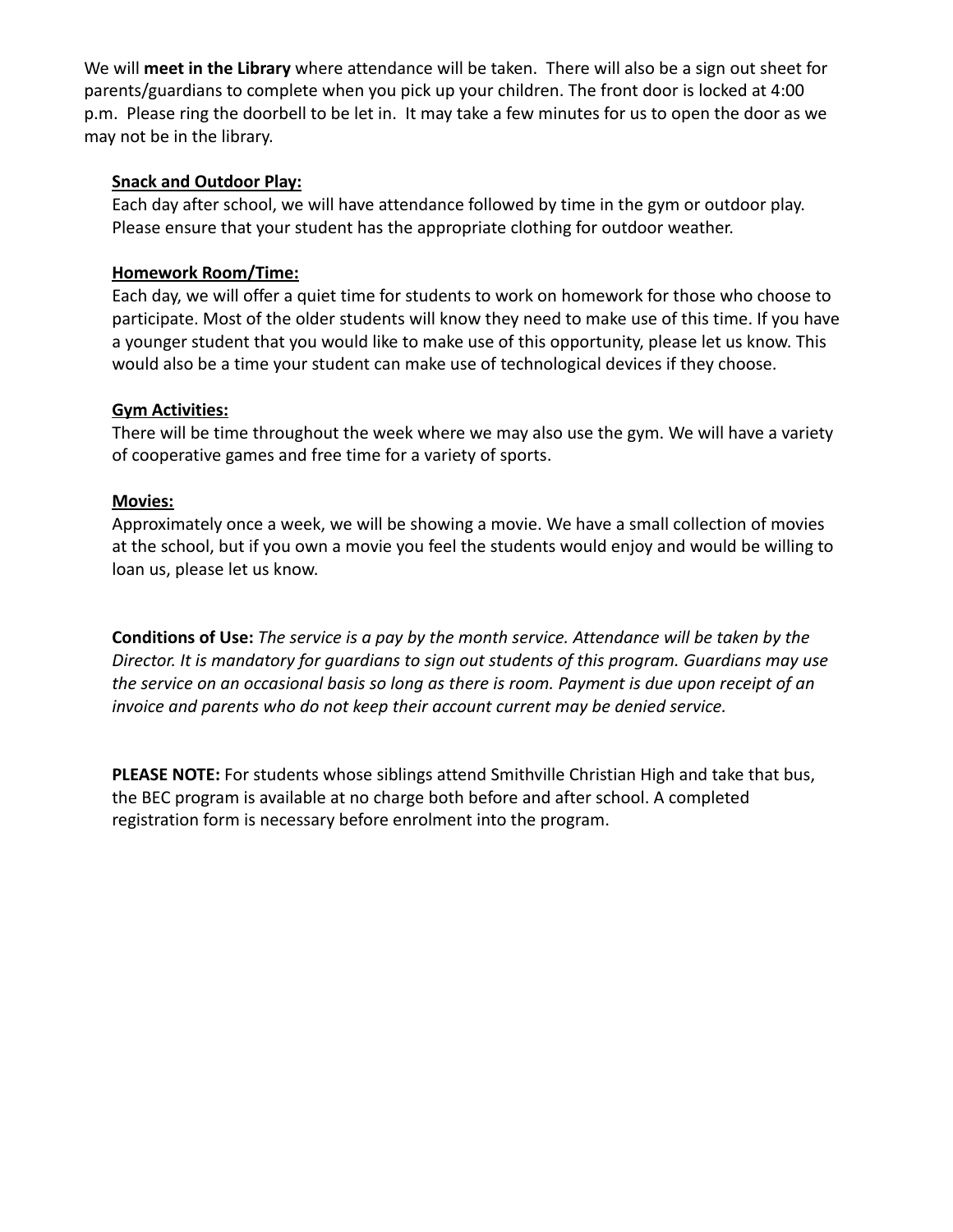

# **BEACON EXTENDED CARE (BEC) REGISTRATION FORM**

The BEC program involves organized, supervised care for students staying before and after school (ie. recreational time either indoors or outdoors, and quiet time to read or complete homework). Interested guardians must register all children annually.

# **Please indicate your attendance choice by filling in the box (PLEASE CIRCLE):**

| <b>MORNING:</b>      | Days of the week required: Mon Tue Wed Thu Fri |  |  |  |  |
|----------------------|------------------------------------------------|--|--|--|--|
| <b>AFTERNOON:</b>    | Days of the week required: Mon Tue Wed Thu Fri |  |  |  |  |
| <b>FULL DAY:</b>     | Days of the week required: Mon Tue Wed Thu Fri |  |  |  |  |
| <b>SDCH sibling:</b> | Days of the week required: Mon Tue Wed Thu Fri |  |  |  |  |
| <b>Optional:</b>     | Please keep us on the list for occasional BEC  |  |  |  |  |

\_\_\_\_\_\_\_\_\_\_\_\_\_\_\_\_\_\_\_\_\_\_\_\_\_\_\_\_\_\_\_\_\_\_\_\_\_\_\_\_\_\_\_\_\_\_\_\_\_\_\_\_\_\_\_\_\_\_\_\_\_\_\_\_\_\_\_\_\_\_\_\_\_\_\_\_\_\_\_

\_\_\_\_\_\_\_\_\_\_\_\_\_\_\_\_\_\_\_\_\_\_\_\_\_\_\_\_\_\_\_\_\_\_\_\_\_\_\_\_\_\_\_\_\_\_\_\_\_\_\_\_\_\_\_\_\_\_\_\_\_\_\_\_\_\_\_\_\_\_\_\_\_\_\_\_\_\_\_

**Names & Grades of children:**

| <b>Contact Information:</b> |
|-----------------------------|
|                             |
|                             |
|                             |
|                             |
|                             |
| <b>Telephone Numbers:</b>   |
|                             |
|                             |

Contact 1's Cell: \_\_\_\_\_\_\_\_\_\_\_\_\_\_\_\_\_\_\_\_\_\_\_\_\_\_\_\_\_\_\_\_\_\_\_\_\_\_\_\_\_

Contact 1's Email: **Example 2018**